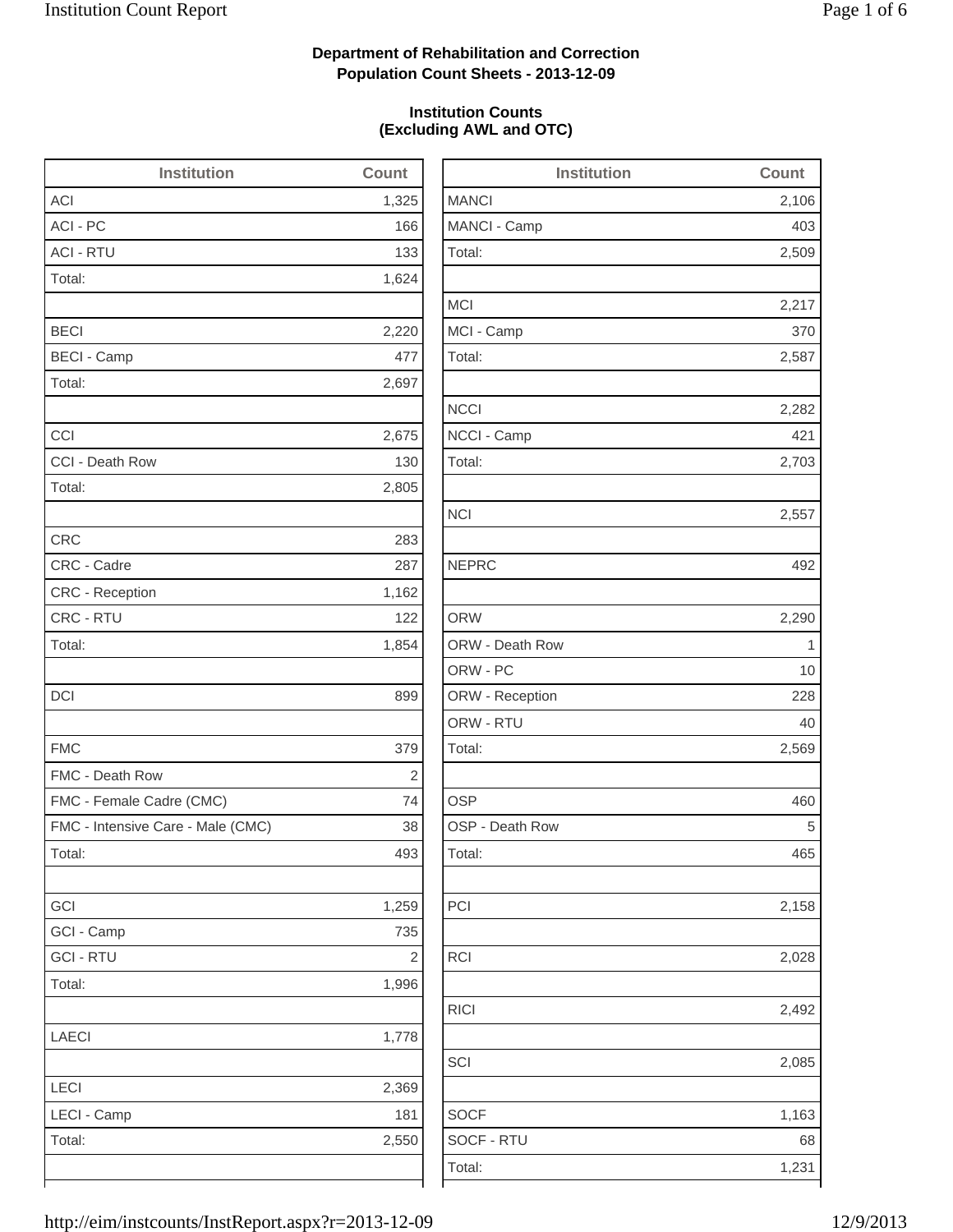### Institution Count Report Page 2 of 6

| <b>LOCI</b>              | 2,273 |
|--------------------------|-------|
|                          |       |
| <b>LORCI</b>             | 277   |
| <b>LORCI - Cadre</b>     | 222   |
| <b>LORCI - Reception</b> | 841   |
| Total:                   | 1,340 |
|                          |       |
| <b>MACI</b>              | 1,048 |
| <b>MACI - Minimum</b>    | 1,262 |
| MACI - Youth             | 19    |
| Total:                   | 2,329 |

|                  | <b>Total Population:</b> | 50,613 |
|------------------|--------------------------|--------|
|                  |                          |        |
| Total:           |                          | 1,418  |
| <b>WCI - RTU</b> |                          | 51     |
| <b>WCI</b>       |                          | 1,367  |
|                  |                          |        |
| <b>TOCI</b>      |                          | 1,159  |
|                  |                          |        |
| Total:           |                          | 1,522  |
| TCI - Camp       |                          | 437    |
| <b>TCI</b>       |                          | 1,085  |

\* The Total Population includes 37 Offenders with Reason Codes 30 & 31. \*\* The Total Population includes 26 Offenders with Reason Code 0A.

#### **Male Population by Security Level (Include AWL and Exclude OTC)**

| <b>Security Level</b>  |                   | <b>Body</b> | <b>AWL</b>     | $(-OTC)$ | <b>Total</b> |
|------------------------|-------------------|-------------|----------------|----------|--------------|
| Total Level 5          |                   | 113         | 2              | 2        | 113          |
| Total Level 4          |                   | 1,793       | 15             | 13       | 1,795        |
| Total Level 3          |                   | 11,587      | 130            | 93       | 11,624       |
| Total Level 2          |                   | 17,260      | 205            | 126      | 17,339       |
| Total Level 1          |                   | 15,609      | 201            | 116      | 15,694       |
| <b>Total Death Row</b> |                   | 136         | $\overline{2}$ | 2        | 136          |
|                        | <b>Total Male</b> | 46,498      | 555            | 352      | 46,701       |

#### **Female Population by Institution (Include AWL and Exclude OTC)**

| $(1101000)$ and the thousand $(0.0000)$ |             |                |          |              |
|-----------------------------------------|-------------|----------------|----------|--------------|
| <b>Institution</b>                      | <b>Body</b> | <b>AWL</b>     | $(-OTC)$ | <b>Total</b> |
| <b>DCI</b>                              | 899         | 7              | 5        | 901          |
| <b>FMC</b>                              | 7           | 9              |          | 15           |
| FMC - Female Cadre (CMC)                | 74          | 0              | 0        | 74           |
| <b>NEPRC</b>                            | 492         | 11             | 6        | 497          |
| <b>ORW</b>                              | 2,290       | 48             | 28       | 2,310        |
| <b>ORW - Death Row</b>                  |             | 0              | 0        | 1            |
| ORW - PC                                | 10          | $\mathbf 0$    | 0        | 10           |
| ORW - Reception                         | 228         | $\mathbf 0$    | 0        | 228          |
| ORW - RTU                               | 40          | $\overline{0}$ | $\Omega$ | 40           |
| <b>Total Female</b>                     | 4,041       | 75             | 40       | 4,076        |
| <b>Total Population:</b>                | 50,539      | 630            | 392      | 50,777       |

#### **Male Population by Institution: Security Level 5 (Include AWL and Exclude OTC)**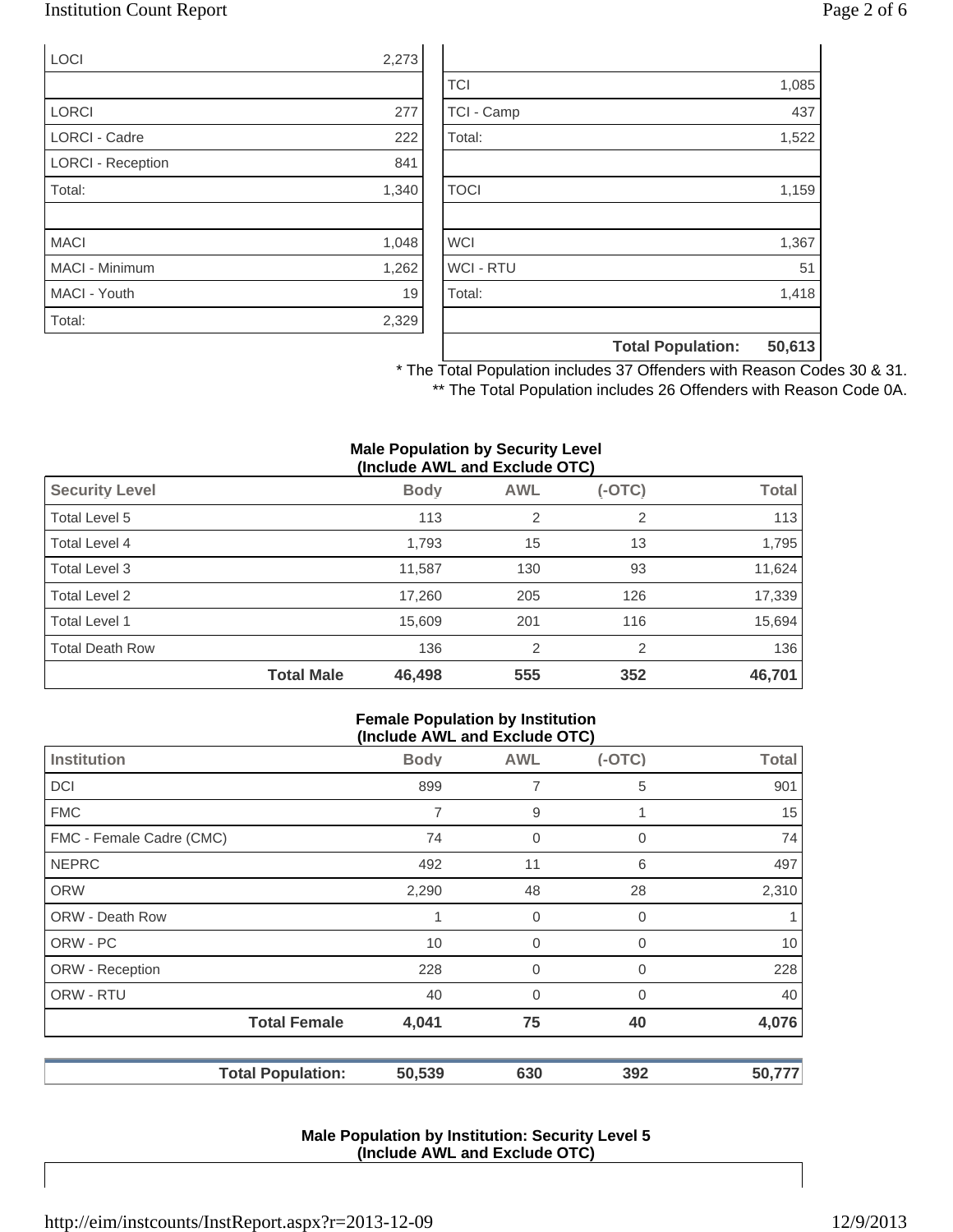# Institution Count Report Page 3 of 6

| Institution          | <b>Body</b> | <b>AWL</b> | $(-OTC)$ | <b>Total</b> |
|----------------------|-------------|------------|----------|--------------|
| <b>OSP</b>           | 110         |            |          | 110          |
| <b>SOCF</b>          |             |            |          | 3            |
| <b>Total Level 5</b> | 113         |            |          | 113          |

### **Male Population by Institution: Security Level 4 (Include AWL and Exclude OTC)**

|                          |                      | ,<br>          | , <i>.</i>     |                     |                           |
|--------------------------|----------------------|----------------|----------------|---------------------|---------------------------|
| <b>Institution</b>       |                      | <b>Body</b>    | <b>AWL</b>     | $(-OTC)$            | <b>Total</b>              |
| ACI                      |                      | 1              | $\mathbf 0$    | $\boldsymbol{0}$    | 1                         |
| $ACI - PC$               |                      | 6              | $\mathbf 0$    | $\mathbf 0$         | $\,6\,$                   |
| ${\sf CRC}$              |                      | $\mathsf 3$    | $\mathbf 0$    | $\mathbf 0$         | $\ensuremath{\mathsf{3}}$ |
| CRC - Reception          |                      | $\mathbf{1}$   | $\mathbf 0$    | $\mathbf 0$         | 1                         |
| CRC - RTU                |                      | $\overline{2}$ | $\mathbf 0$    | $\mathbf 0$         | $\sqrt{2}$                |
| LECI                     |                      | 20             | $\mbox{O}$     | $\mbox{O}$          | 20                        |
| LOCI                     |                      | $\overline{2}$ | $\mbox{O}$     | $\mathbf 0$         | $\sqrt{2}$                |
| LORCI                    |                      | $\overline{2}$ | $\mathbf 0$    | $\mathbf 0$         | $\sqrt{2}$                |
| <b>LORCI - Reception</b> |                      | $\overline{7}$ | 1              | 1                   | $\overline{7}$            |
| <b>MANCI</b>             |                      | 47             | $\mathbf{1}$   | 1                   | 47                        |
| <b>NCCI</b>              |                      | $\mathbf{1}$   | $\mathbf 0$    | $\mathsf{O}\xspace$ | $\mathbf{1}$              |
| NCI                      |                      | 1              | $\mathbf 0$    | $\mathbf 0$         | $\mathbf{1}$              |
| OSP                      |                      | 349            | 3              | $\overline{2}$      | 350                       |
| $\mathsf{PCI}$           |                      | 1              | $\mbox{O}$     | $\mathbf 0$         | 1                         |
| <b>RCI</b>               |                      | 20             | $\mathbf{1}$   | $\mathbf{1}$        | 20                        |
| SOCF                     |                      | 1,076          | $\overline{7}$ | $\overline{7}$      | 1,076                     |
| SOCF - RTU               |                      | 64             | $\mathbf 0$    | $\mathbf 0$         | 64                        |
| <b>TCI</b>               |                      | 6              | $\mathbf 0$    | $\mathbf 0$         | $\,6\,$                   |
| <b>TOCI</b>              |                      | 181            | $\mathbf{1}$   | $\mathbf 0$         | 182                       |
| <b>WCI</b>               |                      | $\mathbf{1}$   | $\mathbf{1}$   | $\mathbf{1}$        | 1                         |
| WCI - RTU                |                      | $\overline{2}$ | $\mathbf 0$    | $\mathbf 0$         | $\overline{2}$            |
|                          | <b>Total Level 4</b> | 1,793          | 15             | 13                  | 1,795                     |

### **Male Population by Institution: Security Level 3 (Include AWL and Exclude OTC)**

|                        | (include AWL and Exclude OTC) |            |             |              |  |
|------------------------|-------------------------------|------------|-------------|--------------|--|
| Institution            | <b>Body</b>                   | <b>AWL</b> | $(-OTC)$    | <b>Total</b> |  |
| <b>ACI</b>             | 31                            |            |             | 31           |  |
| ACI - PC               | 81                            | 0          | $\mathbf 0$ | 81           |  |
| <b>BECI</b>            | 22                            | 0          | $\Omega$    | 22           |  |
| CCI                    | 21                            |            | $\Omega$    | 22           |  |
| CCI - Death Row        |                               | $\Omega$   | $\Omega$    |              |  |
| CRC                    | 69                            | 5          | 4           | 70           |  |
| CRC - Cadre            | 222                           | $\Omega$   | $\Omega$    | 222          |  |
| <b>CRC</b> - Reception | 722                           | 12         | 10          | 724          |  |
| CRC - RTU              | 89                            | 0          | 0           | 89           |  |
|                        |                               |            |             |              |  |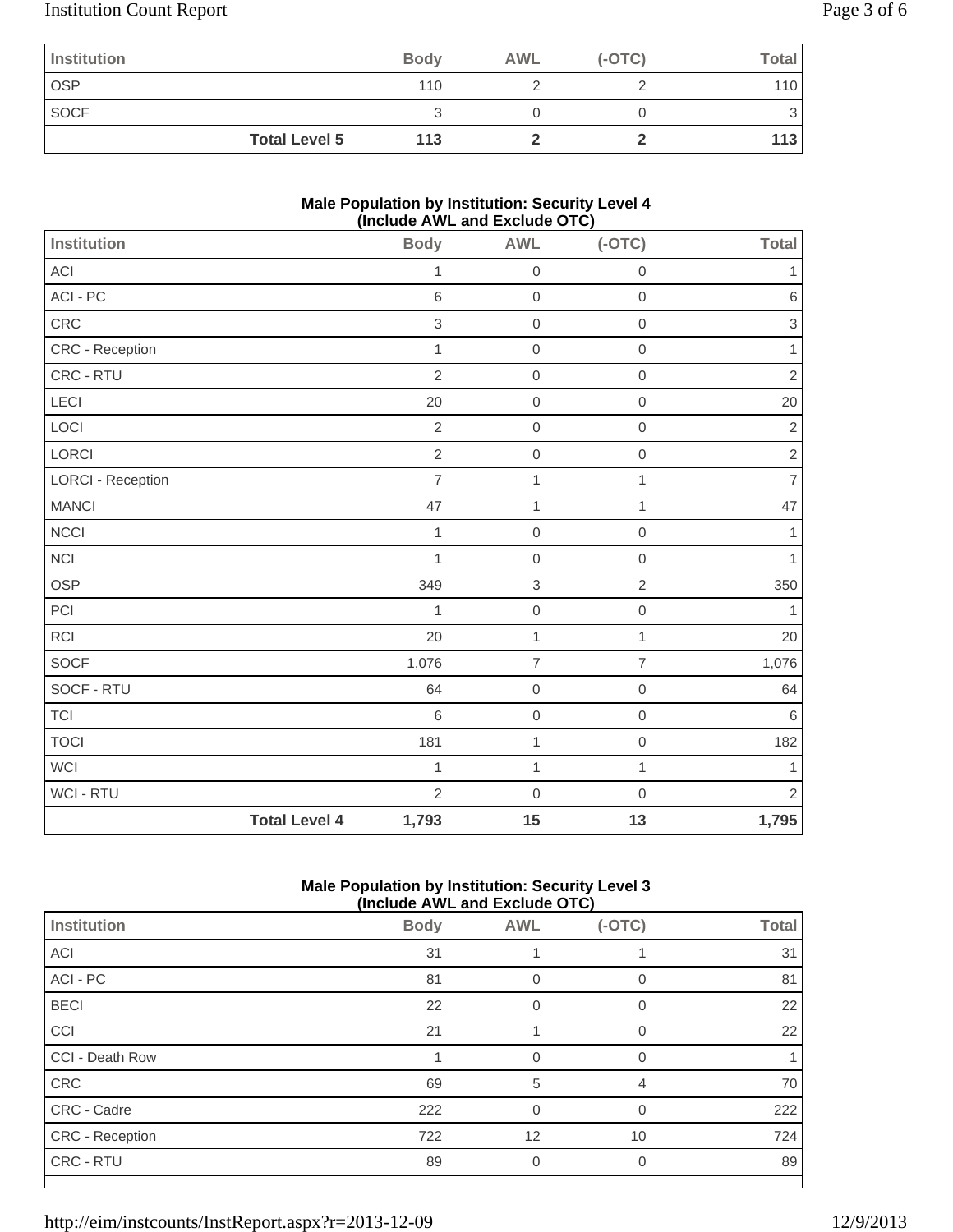# Institution Count Report Page 4 of 6

| <b>FMC</b>                        |                      | 12             | $\mathbf 0$  | $\mathbf 0$         | 12               |
|-----------------------------------|----------------------|----------------|--------------|---------------------|------------------|
| FMC - Intensive Care - Male (CMC) |                      | $\overline{7}$ | $\mathbf 0$  | $\mathsf{O}\xspace$ | $\boldsymbol{7}$ |
| GCI                               |                      | $\overline{4}$ | $\mathbf 0$  | $\mathsf{O}\xspace$ | $\overline{4}$   |
| LAECI                             |                      | 21             | $\mathbf 0$  | $\mathsf{O}\xspace$ | 21               |
| LECI                              |                      | 2,249          | 24           | 20                  | 2,253            |
| LOCI                              |                      | 17             | $\mathbf 0$  | $\mathsf{O}\xspace$ | 17               |
| LORCI                             |                      | 211            | $\,$ 6 $\,$  | $\,$ 6 $\,$         | 211              |
| <b>LORCI - Cadre</b>              |                      | 208            | $\mathbf{1}$ | $\mathbf 0$         | 209              |
| <b>LORCI - Reception</b>          |                      | 245            | $6\,$        | $\overline{4}$      | 247              |
| <b>MACI</b>                       |                      | $\mathsf g$    | $\mbox{O}$   | $\mathsf{O}\xspace$ | 9                |
| MACI - Youth                      |                      | 5              | $\mathbf 0$  | $\mathsf{O}\xspace$ | $\overline{5}$   |
| <b>MANCI</b>                      |                      | 1,963          | 17           | 13                  | 1,967            |
| MCI                               |                      | 23             | $\mathbf 0$  | $\mathsf{O}\xspace$ | 23               |
| <b>NCCI</b>                       |                      | 32             | $\mathbf 0$  | $\mathsf{O}\xspace$ | 32               |
| <b>NCI</b>                        |                      | 33             | $\sqrt{2}$   | $\mathsf{O}\xspace$ | 35               |
| <b>OSP</b>                        |                      | $\mathbf{1}$   | $\mathbf 0$  | $\mathsf{O}\xspace$ | $\mathbf{1}$     |
| PCI                               |                      | 58             | $\mathsf 3$  | $\mathsf{O}\xspace$ | 61               |
| <b>RCI</b>                        |                      | 1,898          | 16           | 11                  | 1,903            |
| <b>RICI</b>                       |                      | 16             | $\mathbf 0$  | $\mbox{O}$          | 16               |
| SCI                               |                      | 12             | $\sqrt{5}$   | $\overline{2}$      | 15               |
| <b>SOCF</b>                       |                      | 84             | $\mathbf 0$  | $\mathsf{O}\xspace$ | 84               |
| SOCF - RTU                        |                      | $\overline{4}$ | $\mathbf 0$  | $\mathbf 0$         | $\overline{4}$   |
| <b>TCI</b>                        |                      | 961            | 13           | $\hbox{9}$          | 965              |
| TCI - Camp                        |                      | $\overline{2}$ | $\mathbf 0$  | $\mathsf{O}\xspace$ | $\sqrt{2}$       |
| <b>TOCI</b>                       |                      | 917            | 10           | $\,8\,$             | 919              |
| <b>WCI</b>                        |                      | 1,288          | $\,8\,$      | 5                   | 1,291            |
| <b>WCI - RTU</b>                  |                      | 49             | $\mathbf 0$  | $\mathsf{O}\xspace$ | 49               |
|                                   | <b>Total Level 3</b> | 11,587         | 130          | 93                  | 11,624           |

### **Male Population by Institution: Security Level 2 (Include AWL and Exclude OTC)**

|                    | $\mu$ . The process $\mu$ and $\mu$ and $\mu$ and $\mu$ |                |                |              |
|--------------------|---------------------------------------------------------|----------------|----------------|--------------|
| Institution        | <b>Body</b>                                             | <b>AWL</b>     | $(-OTC)$       | <b>Total</b> |
| ACI                | 559                                                     | 3              | 2              | 560          |
| ACI - PC           | 56                                                      | $\overline{0}$ | $\mathbf 0$    | 56           |
| <b>ACI - RTU</b>   | 88                                                      | $\overline{0}$ | 0              | 88           |
| <b>BECI</b>        | 1,456                                                   | 18             | 13             | 1,461        |
| <b>BECI - Camp</b> | $\overline{4}$                                          | $\mathbf 0$    | $\overline{0}$ | 4            |
| CCI                | 1,841                                                   | 21             | 11             | 1,851        |
| CRC                | 94                                                      | $\overline{2}$ |                | 95           |
| CRC - Cadre        | 55                                                      | $\overline{0}$ | 0              | 55           |
| CRC - Reception    | 209                                                     | 4              |                | 212          |
| CRC - RTU          | 20                                                      | $\mathbf 0$    | 0              | 20           |
| <b>FMC</b>         | 16                                                      | $\overline{0}$ | $\mathbf 0$    | 16           |
|                    |                                                         |                |                |              |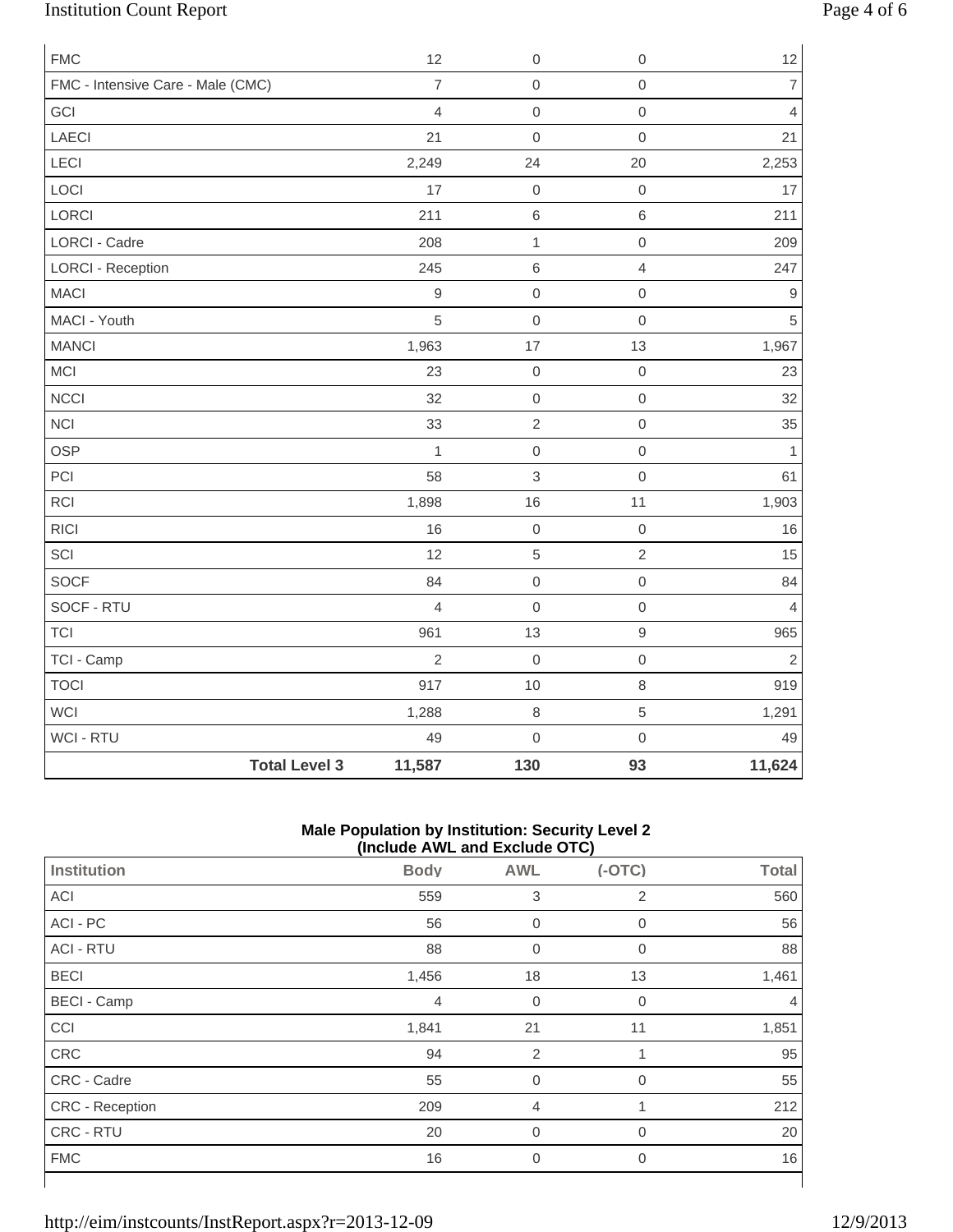# Institution Count Report Page 5 of 6

| FMC - Intensive Care - Male (CMC) |                      | 18           | $\boldsymbol{0}$ | $\boldsymbol{0}$ | 18             |
|-----------------------------------|----------------------|--------------|------------------|------------------|----------------|
| GCI                               |                      | 761          | $\,6$            | 3                | 764            |
| <b>LAECI</b>                      |                      | 1,370        | 19               | 13               | 1,376          |
| <b>LECI</b>                       |                      | 90           | $\overline{2}$   | $\sqrt{2}$       | 90             |
| LOCI                              |                      | 1,106        | $\overline{7}$   | $\,$ 6 $\,$      | 1,107          |
| LORCI                             |                      | 42           | $\sqrt{2}$       | $\overline{2}$   | 42             |
| <b>LORCI - Cadre</b>              |                      | 11           | $\mathbf 0$      | $\mathbf 0$      | 11             |
| <b>LORCI - Reception</b>          |                      | 263          | $\,8\,$          | $\overline{7}$   | 264            |
| <b>MACI</b>                       |                      | 1,039        | $\,$ 3 $\,$      | $\overline{2}$   | 1,040          |
| MACI - Youth                      |                      | 14           | $\mathbf 0$      | $\mbox{O}$       | 14             |
| <b>MANCI</b>                      |                      | 73           | $\mathbf{1}$     | 1                | 73             |
| <b>MCI</b>                        |                      | 1,744        | 23               | 14               | 1,753          |
| MCI - Camp                        |                      | $\mathbf{1}$ | $\mathbf 0$      | $\mathbf 0$      | $\mathbf{1}$   |
| <b>NCCI</b>                       |                      | 1,452        | 14               | $10$             | 1,456          |
| NCCI - Camp                       |                      | $\mathsf 3$  | $\boldsymbol{0}$ | $\mathbf 0$      | $\mathfrak{S}$ |
| <b>NCI</b>                        |                      | 1,938        | 33               | 18               | 1,953          |
| PCI                               |                      | 806          | 19               | $\,$ 3 $\,$      | 822            |
| <b>RCI</b>                        |                      | 110          | $\mathbf{1}$     | $\mathbf{1}$     | 110            |
| <b>RICI</b>                       |                      | 709          | $\sqrt{5}$       | 3                | 711            |
| SCI                               |                      | 1,097        | 11               | 10               | 1,098          |
| <b>TCI</b>                        |                      | 76           | $\overline{2}$   | $\overline{2}$   | 76             |
| <b>TOCI</b>                       |                      | 61           | $\mathbf{1}$     | $\mathbf{1}$     | 61             |
| <b>WCI</b>                        |                      | 78           | $\mathbf 0$      | $\mathbf 0$      | 78             |
|                                   | <b>Total Level 2</b> | 17,260       | 205              | 126              | 17,339         |

### **Male Population by Institution: Security Level 1 (Include AWL and Exclude OTC)**

| Institution                       | <b>Body</b> | <b>AWL</b>       | $(-OTC)$         | <b>Total</b>   |
|-----------------------------------|-------------|------------------|------------------|----------------|
| ACI                               | 734         | $\overline{4}$   | 1                | 737            |
| ACI - PC                          | 23          | $\boldsymbol{0}$ | $\overline{0}$   | 23             |
| <b>ACI - RTU</b>                  | 45          | $\overline{0}$   | $\mathbf 0$      | 45             |
| <b>BECI</b>                       | 739         | 18               | 11               | 746            |
| <b>BECI - Camp</b>                | 473         | $\mathbf 0$      | 0                | 473            |
| CCI                               | 813         | $\overline{4}$   | $\mathfrak{Z}$   | 814            |
| CRC                               | 55          | 1                | 1                | 55             |
| CRC - Cadre                       | 10          | $\boldsymbol{0}$ | $\mathbf 0$      | 10             |
| CRC - Reception                   | 227         | $\hbox{9}$       | 9                | 227            |
| CRC - RTU                         | 11          | $\mathbf 0$      | 0                | 11             |
| <b>FMC</b>                        | 343         | 5                | $\overline{0}$   | 348            |
| FMC - Intensive Care - Male (CMC) | 13          | $\boldsymbol{0}$ | 0                | 13             |
| GCI                               | 494         | 13               | 8                | 499            |
| GCI - Camp                        | 735         | $\boldsymbol{0}$ | $\boldsymbol{0}$ | 735            |
| <b>GCI - RTU</b>                  | 2           | $\boldsymbol{0}$ | $\boldsymbol{0}$ | $\overline{2}$ |
|                                   |             |                  |                  |                |